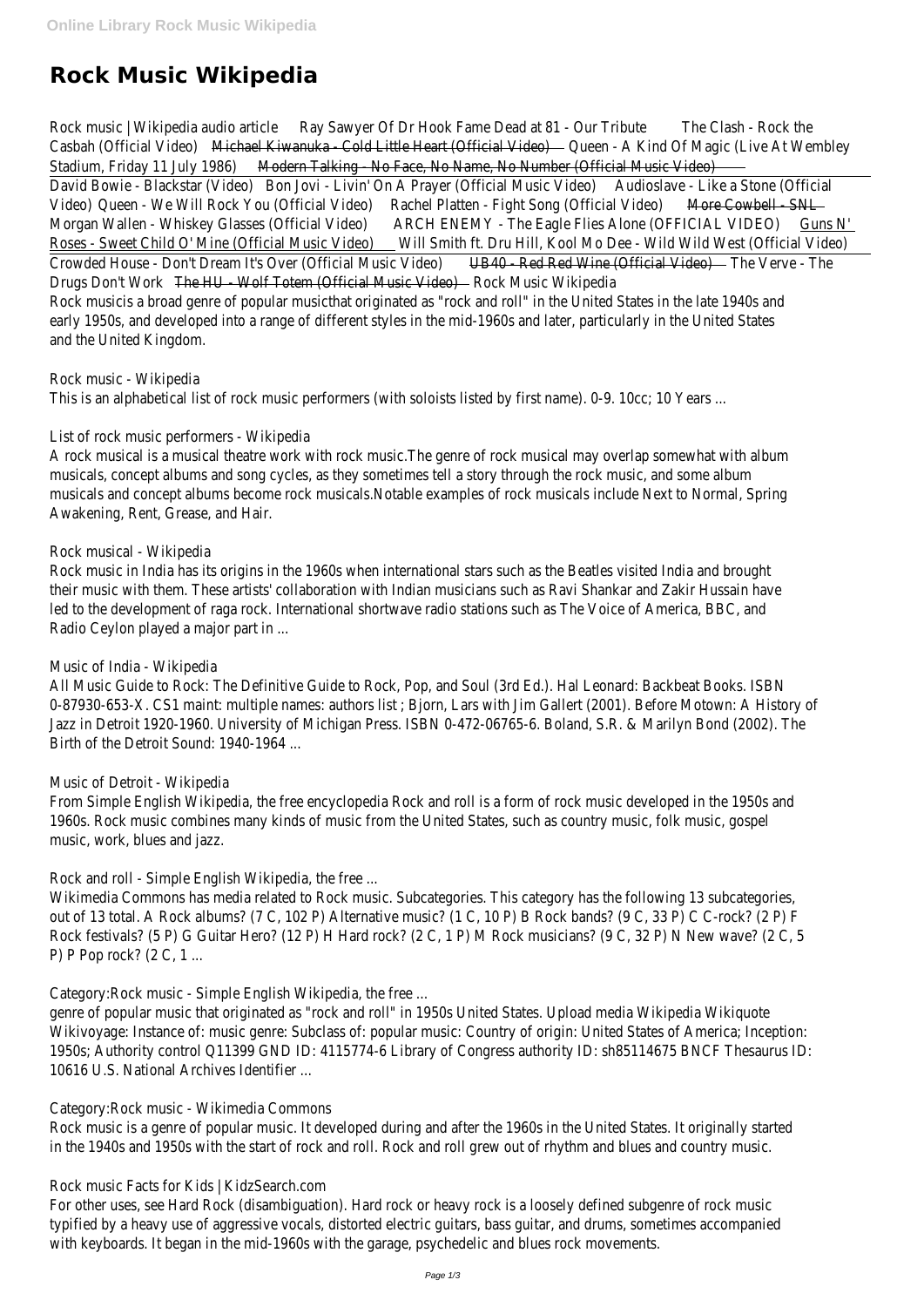#### Hard rock - Wikipedia

Rock Band, This day in rock, is a history of Rock n roll, Rock Music, and Rock Music History, growing everyday with about the Beatles, Led Zeppelin, Elvis Presley, Eddie Van Halen, Pink Floyd, Santana to name a few. This history includes facts about birthdays, deaths, interesting tidbits, rock n' rolll history, Home; 2013 – A painting by Fernand owned by Madonna sold for \$7.2 ...

Rock History | "For those about to rock (We salute you ...

Queen are a British rock band formed in London in 1970. Their classic line-up was Freddie Mercury (lead vocals, pia Brian May (guitar, vocals), Roger Taylor (drums, vocals) and John Deacon (bass). Their earliest works were influenc by progressive rock, hard rock and heavy metal, but the band gradually ventured into more conventional and radio friendly works by incorporating further ...

Select A Genre The various sub-genres of rock music, listed by decade of origin. 1940s Blues Chicago blues Electric blues Memphis blues Rock and roll 1950s Blues rock Folk rock Hard rock Rock music Rockabilly Soft rock Southern 1960s Art rock Beat music British blues British Invasion Experimental rock Garage rock Group Sounds Pop rock Po pop Progressive rock Psychedelic rock Surf music ...

From Simple English Wikipedia, the free encyclopedia Psychedelic rock is a style of rock music. It was very popular the 1960s when it started, and still has many fans today. It was first made in San Francisco, but it also was made cities such as New York City, and in other countries including England.

## Queen (band) - Wikipedia

## Rock Music Wiki | Fandom

Rock music | Wikipedia audio artiklay Sawyer Of Dr Hook Fame Dead at 81 - Our Trilbute Clash - Rock the Casbah (Official Video Michael Kiwanuka - Cold Little Heart (Official VOlue) - A Kind Of Magic (Live At Wembley Stadium, Friday 11 July 1986) Deterntial King - No Face, No Name, No Number (Official Music Video) David Bowie - Blackstar (Video) Bovi - Livin' On A Prayer (Official Music Video) boslave - Like a Stone (Official Video) Queen - We Will Rock You (Official Videa) Chel Platten - Fight Song (Official Video) e Cowbell - SNL Morgan Wallen - Whiskey Glasses (Official Videra) ARCH ENEMY - The Eagle Flies Alone (OFFICIAL VIDEO) Guns N' Roses - Sweet Child O' Mine (Official Music Videt) Smith ft. Dru Hill, Kool Mo Dee - Wild Wild West (Official Video) Crowded House - Don't Dream It's Over (Official Music VB40) - Red Red Wine (Official Videt) e Verve - The Drugs Don't Workhe HU - Wolf Totem (Official Music Videod) Rousic Wikipedia Rock musicis a broad genre of popular musicthat originated as "rock and roll" in the United States in the late 1940 early 1950s, and developed into a range of different styles in the mid-1960s and later, particularly in the United St and the United Kingdom.

A rock musical is a musical theatre work with rock music.The genre of rock musical may overlap somewhat with al musicals, concept albums and song cycles, as they sometimes tell a story through the rock music, and some album musicals and concept albums become rock musicals.Notable examples of rock musicals include Next to Normal, Spr Awakening, Rent, Grease, and Hair.

Rock music in India has its origins in the 1960s when international stars such as the Beatles visited India and brou their music with them. These artists' collaboration with Indian musicians such as Ravi Shankar and Zakir Hussain ha led to the development of raga rock. International shortwave radio stations such as The Voice of America, BBC, and Radio Ceylon played a major part in ...

From Simple English Wikipedia, the free encyclopedia Rock and roll is a form of rock music developed in the 1950s 1960s. Rock music combines many kinds of music from the United States, such as country music, folk music, gosp music, work, blues and jazz.

## Rock music - Wikipedia

This is an alphabetical list of rock music performers (with soloists listed by first name). 0-9. 10cc; 10 Years ...

## List of rock music performers - Wikipedia

Rock musical - Wikipedia

Music of India - Wikipedia

All Music Guide to Rock: The Definitive Guide to Rock, Pop, and Soul (3rd Ed.). Hal Leonard: Backbeat Books. ISBN 0-87930-653-X. CS1 maint: multiple names: authors list ; Bjorn, Lars with Jim Gallert (2001). Before Motown: A H Jazz in Detroit 1920-1960. University of Michigan Press. ISBN 0-472-06765-6. Boland, S.R. & Marilyn Bond (2002) Birth of the Detroit Sound: 1940-1964 ...

Music of Detroit - Wikipedia